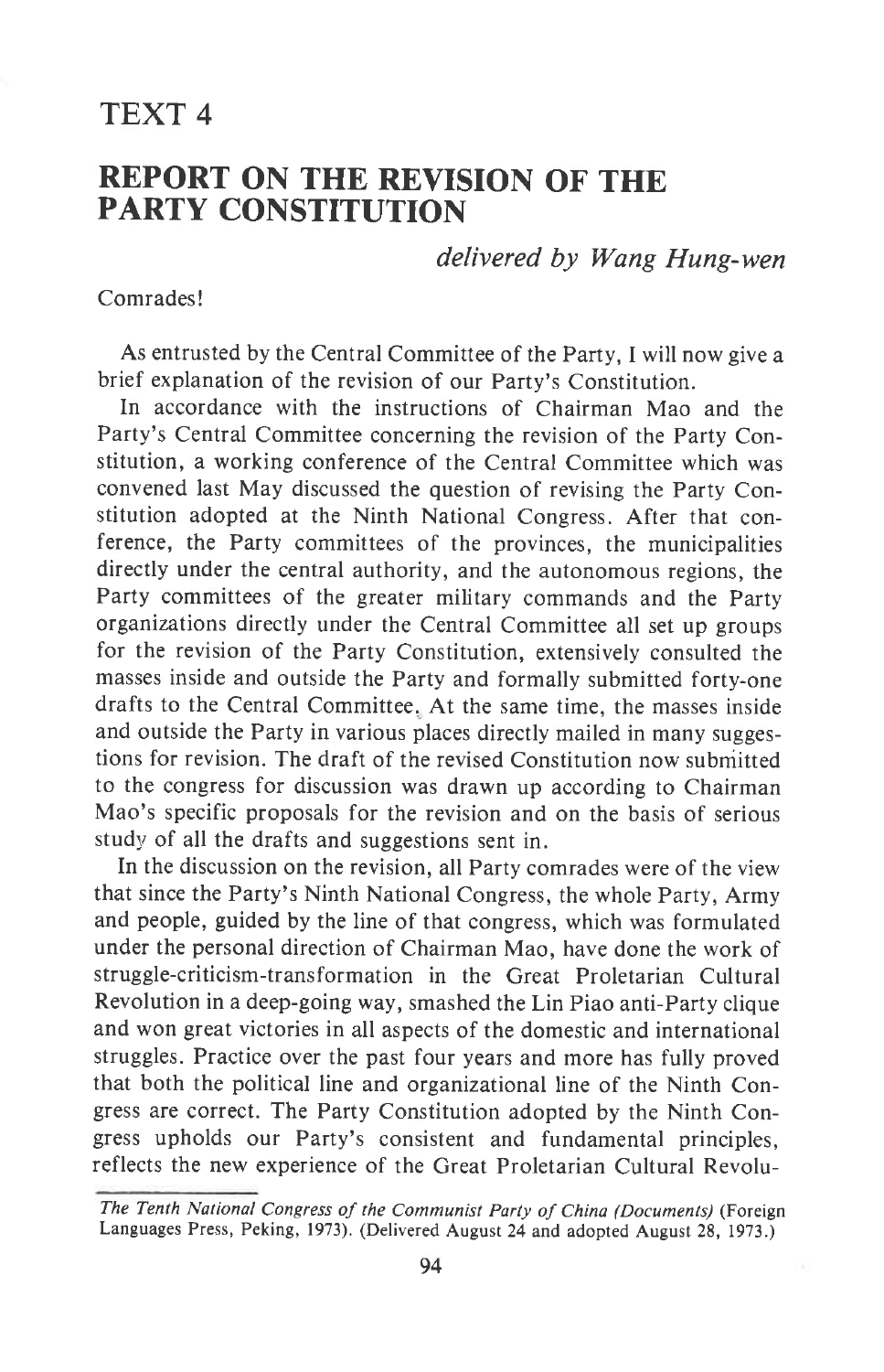tion and has played a positive part in the political life of our whole Party, Army and people. The stipulations in the Party Constitution adopted by the Ninth Congress regarding the nature, guiding ideology, basic programme and basic line of our Party have been retained in the general programme of the present draft. Some adjustments have been made in the structure and content. There are not many changes in the articles. The number of words has been slightly reduced. The paragraph concerning Lin Piao in the general programme of the Party Constitution adopted by the Ninth Congress was completely deleted. This was the unanimous demand of the whole Party, Army and people. It was also the inevitable result of Lin Piao's betrayal of the Party and the country and his own final rejection of the Party and people.

Compared with the Party Constitution adopted by the Ninth Congress, the present draft is mainly characterized by its richer content with regard to the experience of the struggle between the two lines. This was a common feature of all the drafts sent in. Under the leadership of Chairman Mao, our Party has been victorious in the ten major struggles between the two lines and accumulated rich experience of defeating Right and "Left" opportunist lines, which is most valuable to the whole Party. Chairman Mao says, "To lead the revolution to victory, a politicat party must depend on the correctness of its own political line and the solidity of its own organization." All the comrades of our Party must pay close attention to the question of line, persist in continuing the revolution under the dictatorship of the proletariat, strengthen our Party building and ensure that the Party's basic line for the historical period of socialism is carried through.

What has been added in the draft in this respect?

One. Concerning the Great Proletarian Cultural Revolution. The Great Proletarian Cultural Revolution is a great political revolution carried out under the conditions of socialism by the proletariat against the bourgeoisie and all other exploiting classes, and it is also a deepgoing Party consolidation movement. During the Great Proletarian Cultural Revolution the whole Party, Army and people, under the leadership of Chairman Mao, have smashed the two bourgeois headquarters, the one headed by Liu Shao-chi and the other by Lin Piao, thus striking a hard blow at all domestic and international reactionary forces. "The current Great Proletarian Cultural Revolution is absolutely necessary and most timely for consolidating the dictatorship of the proletariat, preventing capitalist restoration and building socialism." The draft fully affirms the great victories and the tremendous significance of this revolution and has the following statement explicitly written into it: "Revolutions like this will have to be carried out many times in the future." Historical experience tells us that not only will the struggle be-

Text 4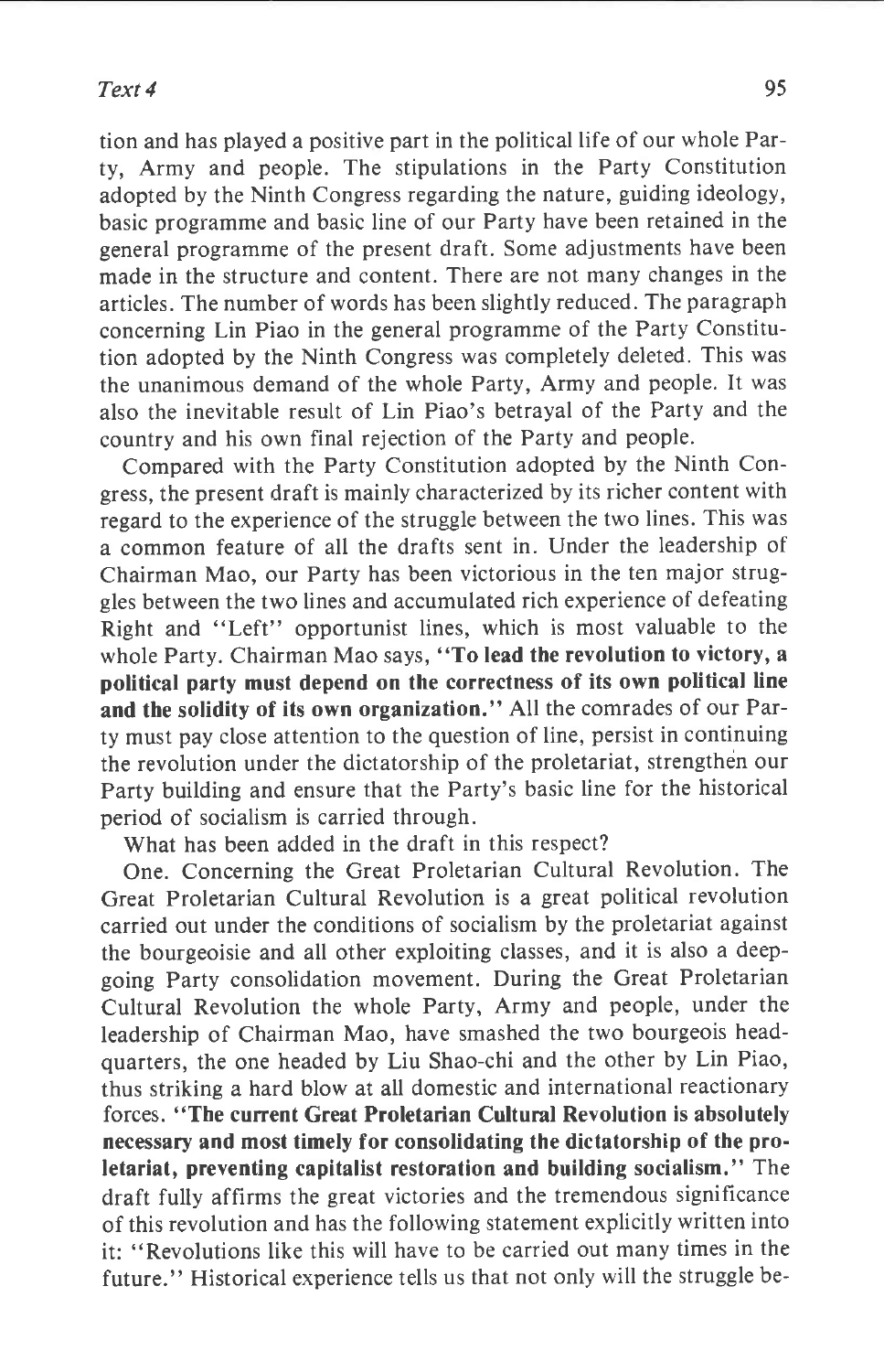tween the two classes and the two roads in society at home inevitably find expression in our Party, but imperialism and social-imperialism abroad will inevitably recruit agents from within our Party in order to carry out aggression and subversion against us. In 1966 when the Great Proletarian Cultural Revolution was just rising, Chairman Mao already pointed out, "Great disorder across the land leads to great order. And so once again every seven or eight years. Monsters and demons will jump out themselves. Determined by their own class nature, they are bound to jump out." The living reality of class struggle has confirmed and will continue to confirm this objective law as revealed by Chairman Mao. We must heighten our vigilance and understand the protractedness and complexity of this struggle. In order to constantly consolidate the dictatorship of the proletariat and seize new victories for the socialist cause, it is necessary to deepen the socialist revolution in the ideological, political and economic spheres, to transform all those parts of the superstructure that do not conform to the socialist economic base and carry out many great political revolutions such as the Great Proletarian Cultural Revolution.

Two. Adherence to the principles: "Practise Marxism, and not revisionism; unite, and don't split; be open and aboveboard, and don't intrigue and conspire." Of these three principles—"the three dos and three don'ts"-put.forward by Chairman Mao, the most fundamental is to practise Marxism and not revisionism. If one practises Marxism and wholeheartedly serves the interests of the vast majority of the people of China and the world, one is obliged to work for unity and be open and aboveboard; if one practises revisionism and exclusively serves the small number of exploiting class elements, one will inevitably go in for splits, intrigues and conspiracy. Revisionism is an international bourgeois ideological trend. Revisionists are agents whom the bourgeoisie, and imperialism, revisionism and reaction plant in our Party by means of sending them in or recruiting them from our ranks. Liu Shao-chi, Lin Piao and similar careerists, conspirators, doubledealers and absolutely unrepentant capitalist-roaders, though they manifested themselves in somewhat different ways, were all essentially the same; they were all chieftains in practising revisionism and thoroughly turned bourgeois ideologically, politically and in their way of life. They were rotten to the core! Chairman Mao says, "The rise to power of revisionism means the rise to power of the bourgeoisie." This is absolutely true. The principles of "the three dos and three don'ts" have been entered into the general programme of the draft in accordance with suggestions sent in. In Point (l) under Article 3 concerning the requirements for Party members and in Point (l) under Article <sup>12</sup> concerning the tasks .of the primary Party organizations, the words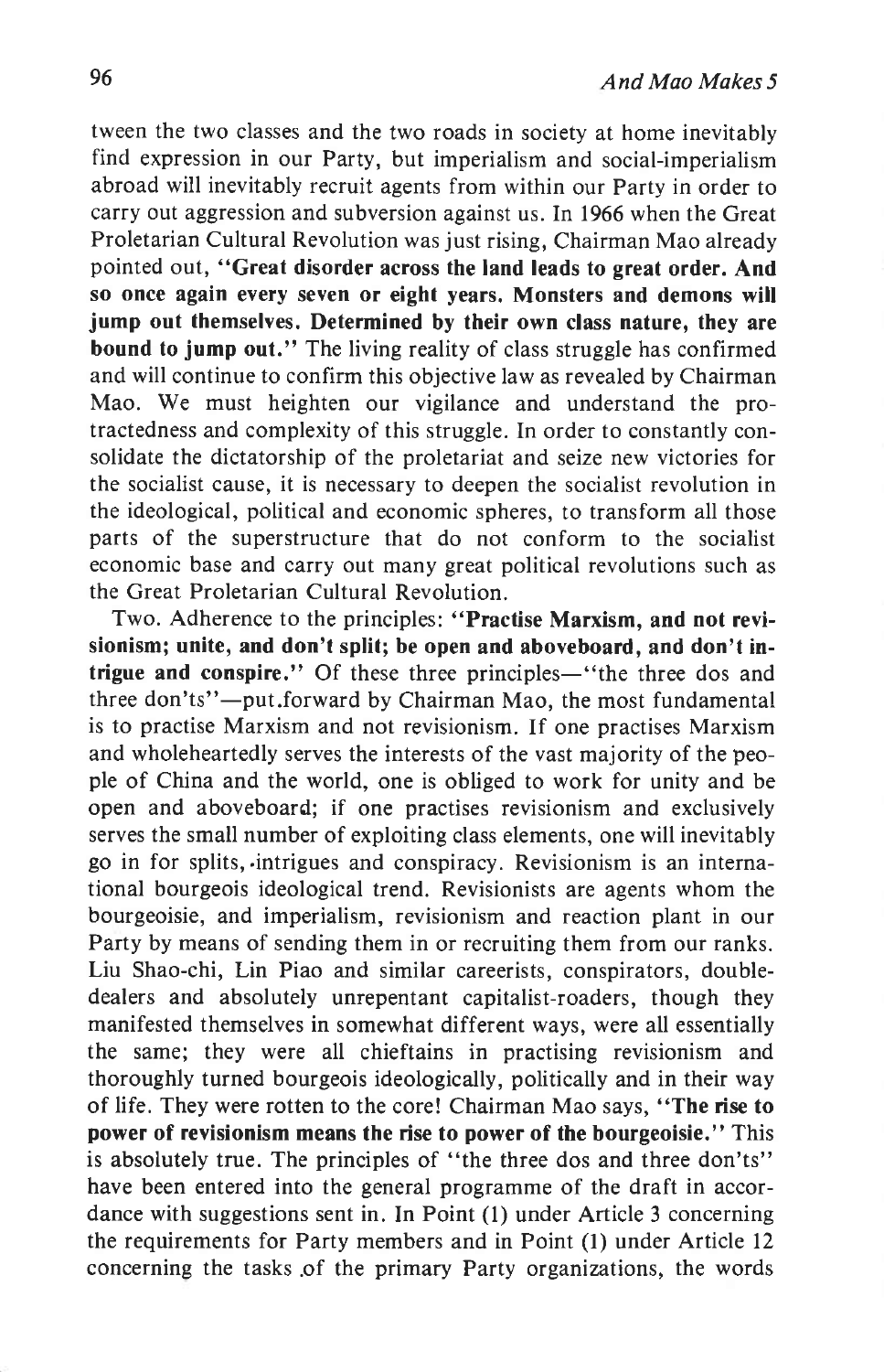"criticize revisionism" have been added in accordance with the views expressed by the worker, peasant and soldier comrades at the forum held by the Peking Municipal Party Committee on the revision of the Party Constitution as well as suggestions from some provinces and municipalities. Revisionism remains the main danger today. To study Marxism and criticize revisionism is our long-term task for strengthening the building of our Party ideologically.

Three. We must have the revolutionary spirit of daring to go against the tide. Chairman Mao pointed out: "Going against the tide is <sup>a</sup> Marxist-Leninist principle." During the discussions on the revision of the Party Constitution, many comrades, reviewing the Party's history and their own experiences, held that this was most important in the two-line struggle within the Party. In the early period of the democratic revolution, there were several occasions when wrong lines held sway in our Party. In the later period of the democratic revolution and in the period of socialist revolution, when the correct line represented by Chairman Mao has been predominant, there have also been lessons in that certain wrong lines or wrong views were taken as correct for a time by many people and supported as such. The correct line represented by Chairman Mao has waged resolute struggles against those errors and won out. When confronted with issues that concern the line and the overall situation, a true Communist must act without any selfish considerations and dare to go against the tide, fearing neither removal from his post, expulsion from the Party, imprisonment, divorce nor guil'lotine.

Of course, in the face of an erroneous trend there is not only the question of whether one dares go against it but also that of whether one is able to distinguish it. Class struggle and the two-line struggle in the historical period of socialism are extremely complex. When one tendency is covered by another, many comrades often fail to note it. Moreover, those who intrigue and conspire deliberately put up false fronts, which makes it all the more difficult to discern. Through discussion, many comrades have come to realize that according to the dialectic materialist point of view, all objective things are knowable. "The naked eye is not enough, we musl have the aid of the telescope and the microscope. The Marxist method is our telescope and microscope in political and military matters." So long as one diligently studies the works of Marx, Engels, Lenin and Stalin and those of Chairman Mao, takes an active part in the actual struggle and works hard to remould one's world outlook, one can constantly raise the ability to distinguish genuine from sham Marxism and differentiate between correct and wrong lines and views.

In waging struggle, we must study Chairman Mao's theory concerning the struggle between the two lines and learn from his practice; we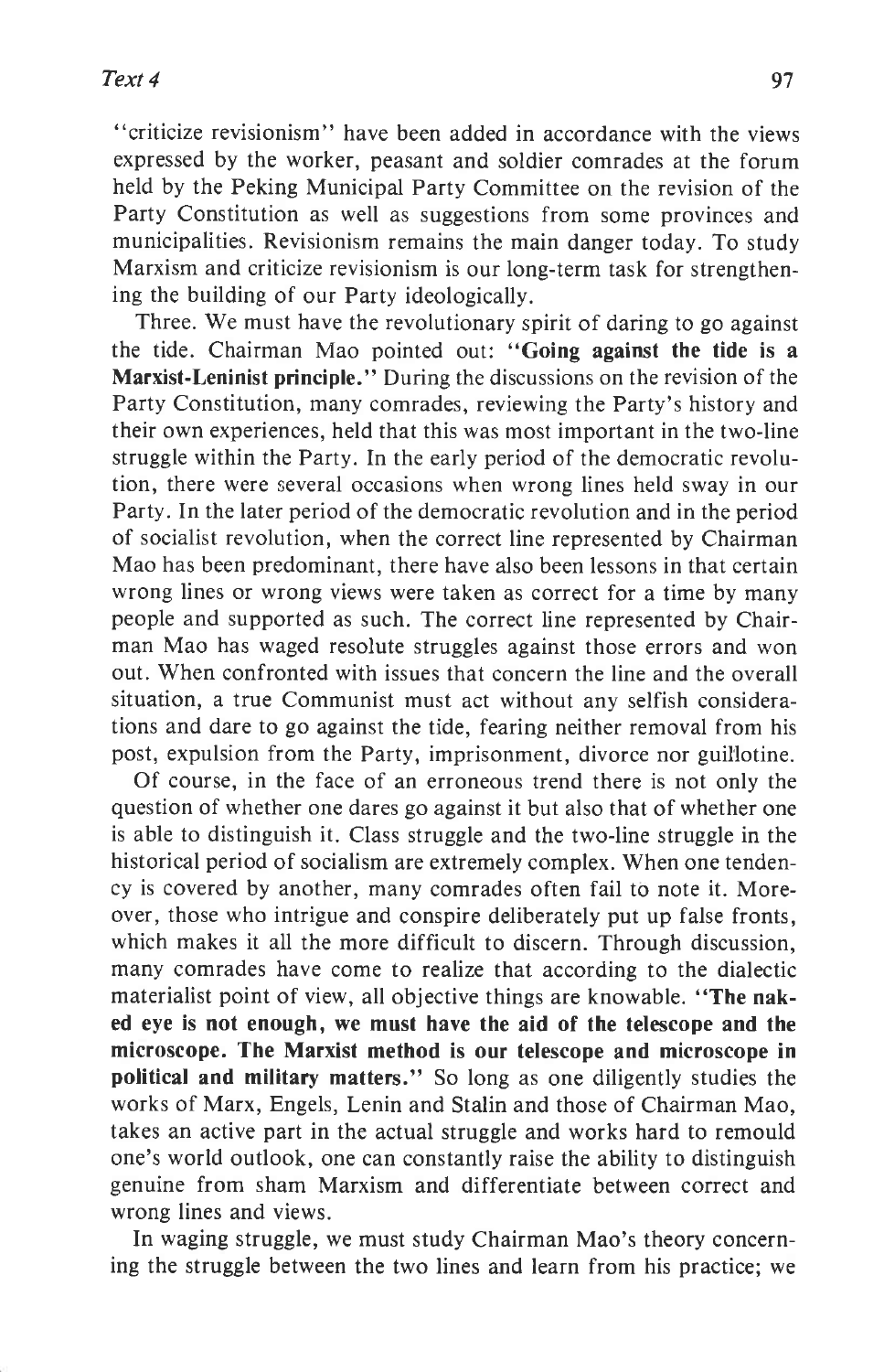musl not only be firm in principle, but also carry out correct policies, draw a clear distinction between the two types of contradictions of different nature, make sure to unite with the vast majority and observe Party discipline.

Four. We must train millions of successors for the cause of the proletarian revolution in the course of mass struggles. Chairman Mao said, "In order to guarantee that our party and country do not change their colour, we must not only have a correct line and correct policies but must train and bring up millions of successors who will carry on the cause of proletarian revolution." As stated above, those to be trained are not just one or two persons, but millions. Such a task cannot be fulfilled unless the whole Party attaches importance to it. In discussing the revision of the Party Constitution, many elder comrades expressed the strong desire that we must further improve the work of training successors, so that the cause of our proletarian revolution initiated by the Party under the leadership of Chairman Mao will be carried forward by an endless flow of successors. Many young comrades on their part warmly pledged to learn modestly from the strong points of veteran cadres who have been tempered through long years of revolutionary war and revolutionary struggle and have rich experience, to be strict with themselves and to do their best to carry on the revolution. Both veteran and new cadres expressed their determination to learn each other's strong points and overcome their own shortcomings. In the light of the views expressed, a sentence about the necessity of training successors has been added to the general programme of the draft, and another sentence about the application of the principle of combining the old, the middle-aged and the young in leading bodies at all levels has been added to the articles. We must, in accordance with the five requirements Chairman Mao has laid down for successors to the cause of the proletarian revolution, lay stress on selecting outstanding persons from among the workers and poor and lower-middle peasants and placing them in leading posts at all levels. Attention must also be paid to training women cadres and minority nationality cadres.

Five. We must strengthen the Party's centralized leadership and promote the Party's traditional style of work. The political party of the proletariat is the highest form of the organization of the proletariat, and the Party must exercise leadership in everything; this is an important Marxist principle. The draft has incorporated suggestions from various units on strengthening the Party's centralized leadership. It is laid down in the articles that state organs, the People's Liberation Army and revolutionary mass organizations "must all accept the centralized leadership of the Party." Organizationally, the Party's centralized leadership should be given expression in two respects: First, as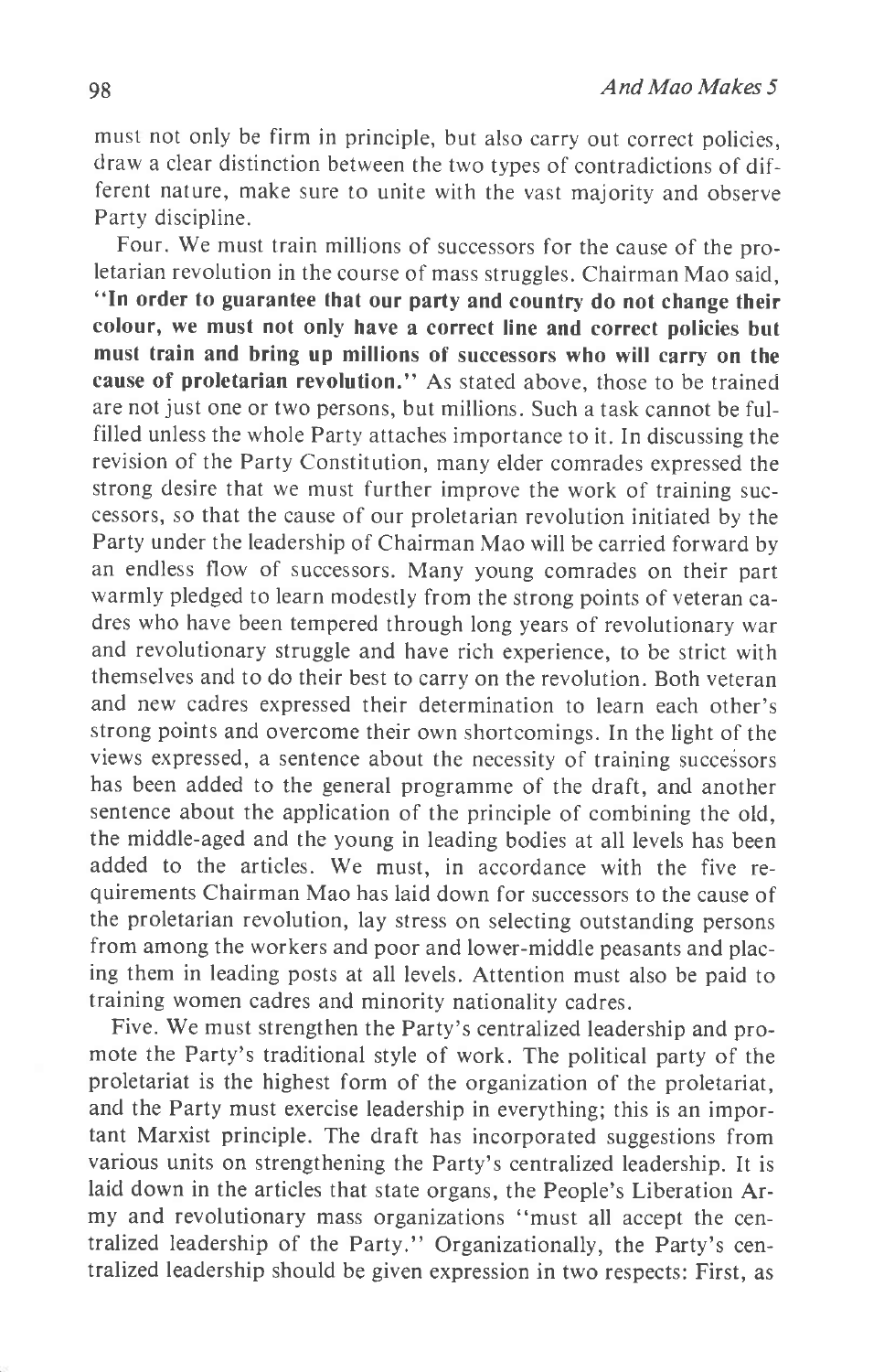regards the relationship between various organizations at the same level, "Of the seven sectors-industry, agriculture, commerce, culture and education, the Army, the government and the Party-it is the Party that exercizes overall leadership"; the Party is not parallel to the others and still less is it under the leadership of any other. Second, as regards the relationship between higher and lower levels, the lower level is subordinate to the higher level, and the entire Party is subordinate to the Central Committee. This has long been a rule in our Party and it must be adhered to. We must strengthen the Party's centralized leadership, and a Party committee's leadership must not be replaced by <sup>a</sup> "joint conference" of several sectors. But at the same time, it is necessary to give full play to the role of the revolutionary committees, the other sectors and organizations at all levels. The Party committee must practise democratic centralism and strengthen its collective leadership. It must unite people "from all corners of the country" and not practise mountain-stronghold sectionalism. It must "let all people have their say" and not "let one person alone have the say." The most essential thing about the Party's centralized leadership is leadership through a correct ideological and political line. Party committees at all levels must, on the basis of Chairman Mao's revolutionary line, achieve "unity in thinking, policy, plan, command and action."

The style of integrating theory with practice, maintaining close ties with the masses and practising criticism and self-criticism has been written into the general programme of the draft. Communists of the older generations are familiar with this fine tradition of our Party as cultivated by Chairman Mao; however, they still face the question of how to carry it forward under new historical conditions, whereas for the many new Party members, there is the question of learning, inheriting and carrying it forward. Chairman Mao often educates us with accounts of the Party's activities in its years of bitter struggle, asking us to share the same lot, rough or smooth, with the broad masses. We must beware of the inroads of bourgeois ideology and the attacks by sugar-coated bullets; we must be modest and prudent, work hard and lead a plain life, resolutely oppose privilege and earnestly overcome all such unhealthy tendencies as "going in by the back door."

Now, I would like to discuss with special emphasis the question of accepting criticism and supervision from the masses. Ours is a socialist country under the dictatorship of the proletariat. The working class, the poor and lower-middle peasants and the masses of working people are the masters of our country. They have the right to exercise revolutionary supervision over cadres of all ranks of our Party and state organs. This concept has taken deeper root throughout the Party, thanks to the Great Proletarian Cultural Revolution. However, there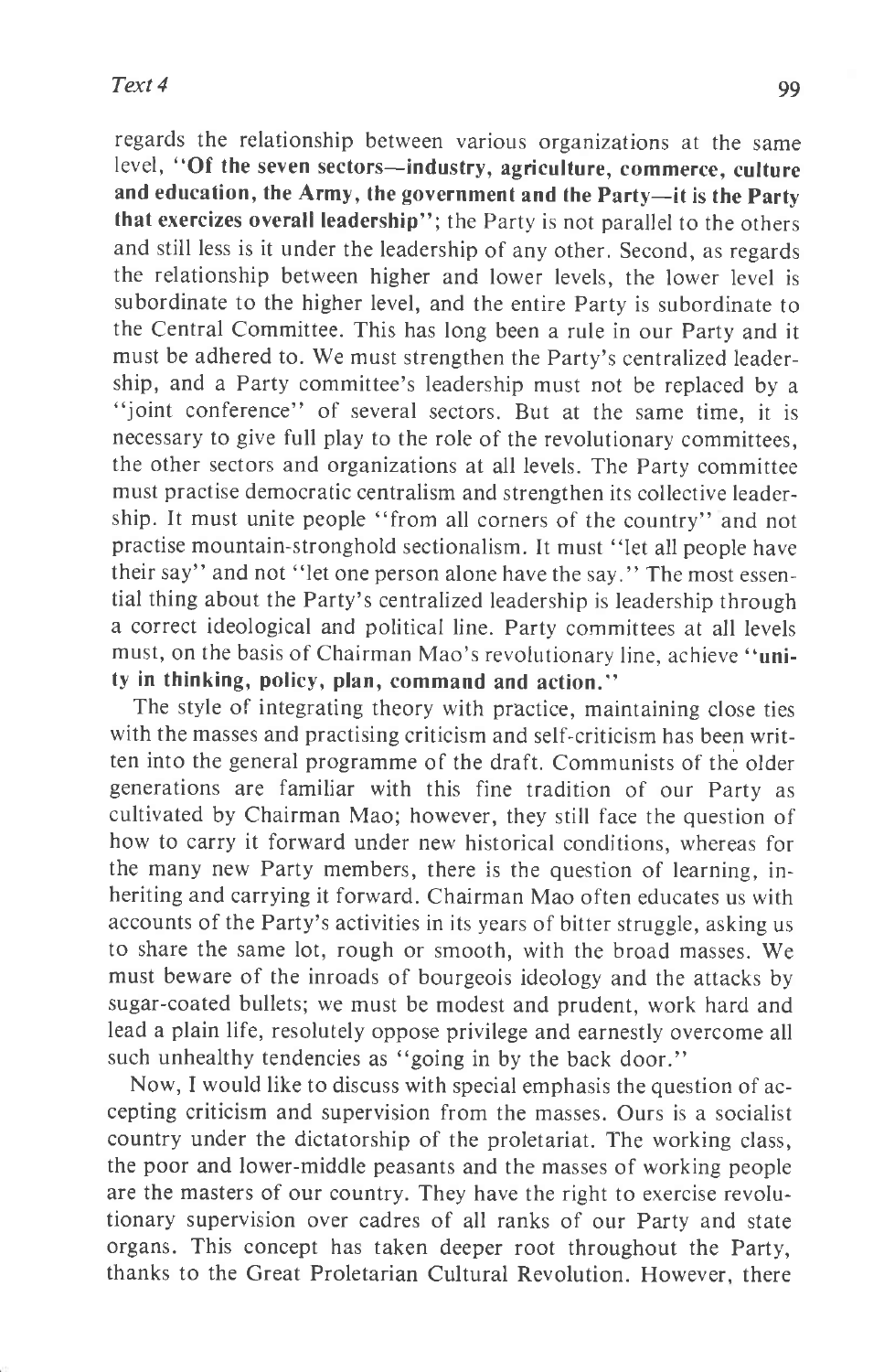are still a small number of cadres, especially some leading cadres, who will not tolerate differing views of the masses inside or outside the Party. They even suppress criticism and retaliate, and it is quite serious in some individual cases. In handling problems among the people, Party discipline absolutely forbids such wrong practices as resorting to "suppression if unable to persuade, and arrest if unable to suppress." In the draft, the sentence that "it is absolutely impermissible to suppress criticism and to retaliate" has been added to the articles. We should approach this question from the high plane of two-line struggle to understand it, and resolutely fight against such violations of Party discipline. We must have faith in the masses, rely on them, constantly use the weapons of arousing the masses to air their views freely, write bigcharacter posters and hold great debates and strive "to create a political situation in which there are both centralism and democracy, both discipline and freedom, both unity of will and personal ease of mind and liveliness, so as to facilitate our socialist revolution and socialist construction, make it easier to overcome difficulties, enable our country to build a modern industry and modern agriculture at a fairly rapid pace, consolidate our Party and state and make them better able to weather storm and stress."

Six. It is our Party's consistent principle to uphold proletarian internationalism. This time we have further included "Oppose great-power chauvinism" in the draft. We will forever stand together with the proletariat and the revolutionary people of the world to oppose 'imperialism, modern revisionism and all reaction, and at present to oppose especially the hegemonism of the two superpowers—the U.S. and the U.S.S.R. The danger of a new world war still exists. We must, without fail, prepare well against any war of aggression and guard against surprise attack by imperialism and social-imperialism.

Chairman Mao says, "In our international relations, we Chinese people should get rid of great-power chauvinism resolutely, thoroughly, wholly and completely." Our country has a large population, vast territory and abundant resources. We must make our country prosperous and strong and we are fully capable of doing it. However, we must persist in the principle of "never seek hegemony" and must never be a superpower under any circumstances. All Party comrades must firmly bear in mind Chairman Mao's teachings that we must never be conceited, not even after a hundred years, and never be cocky, not even after the 2lst century. At home, too, we must oppose every manifestation of "great-power" chauvinism, and further strengthen the revolutionary unity of the whole Party, the whole Army and the people of all the nationalities of the country to speed up our socialist revolution and socialist construction and strive to fulfil our due internationalist obligations.